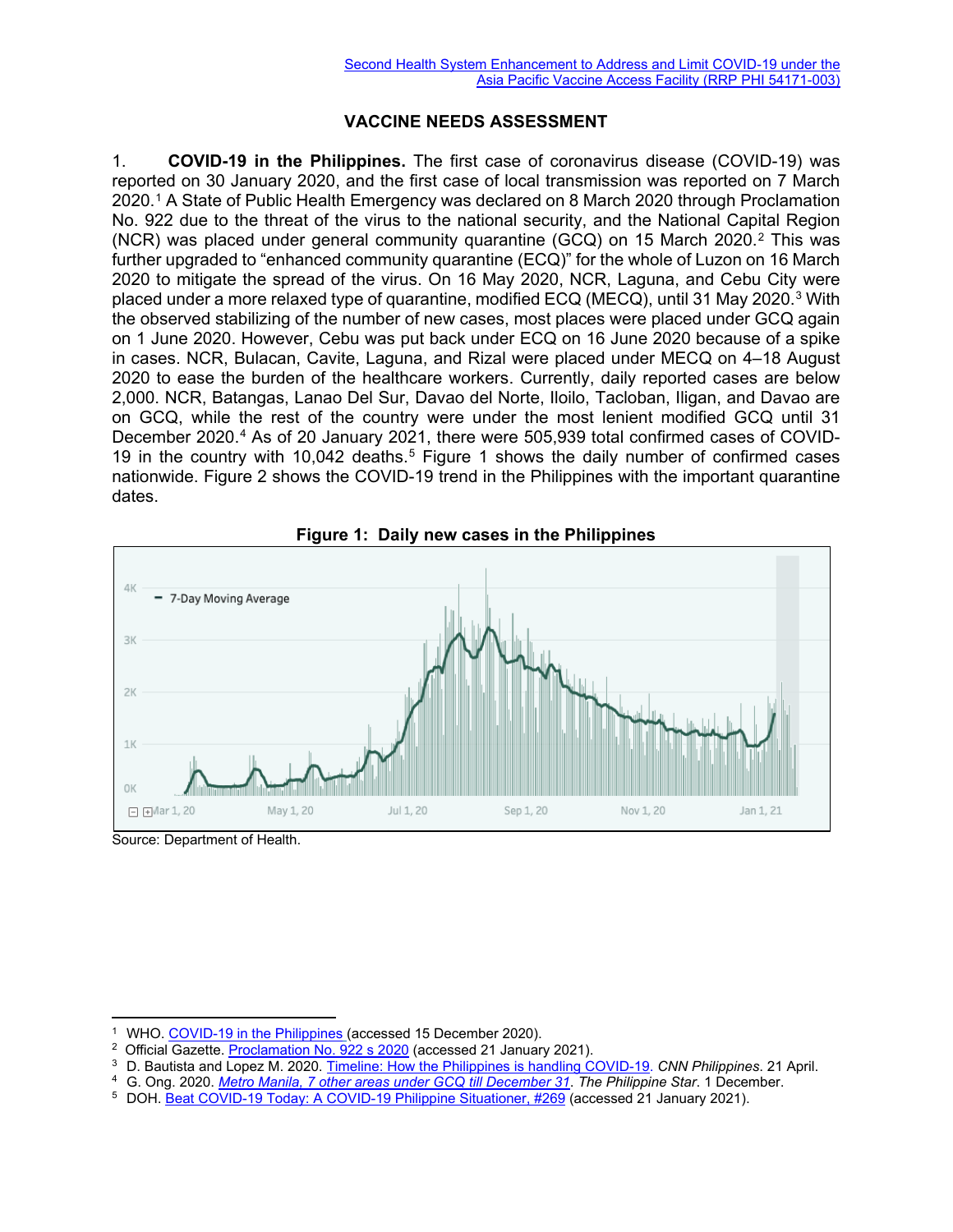

**Figure 2: COVID-19 daily new cases with important quarantine dates**

2. **Government COVID-19 response.** On 24 March 2020, the "Bayanihan to Heal as One Act" (Republic Act No. 11469) was formalized to grant temporary emergency powers to the President to help address the COVID-19 crisis. The law mandated the immediate procurement and delivery of urgently-needed-emergency medical supplies and equipment for health facilities to increase the diagnostic capacity for severe acute respiratory syndrome coronavirus 2 (SARS- $COV-2$ ), $<sup>6</sup>$  $<sup>6</sup>$  $<sup>6</sup>$  enhance infection control measures in health facilities, expand treatment capacity for</sup> COVID-19 cases, mobilize financing for health care providers, and implement risk and communication interventions.[7](#page-1-1)

3. The "Bayanihan to Recover as One Act" (Republic Act No. 11494) or Bayanihan Act 2 was signed on 11 September 2020 to continue strengthening the health system and the social services infrastructure.<sup>[8](#page-1-2)</sup> This new law prioritized financing for the improvement of the healthcare system and infrastructure, health care workers' benefits, cash work program funds, COVID-19 vaccine procurement, and the delivery of an uninterrupted immunization program against vaccine preventable diseases, including a vaccine for COVID-19.[9](#page-1-3)

4. The country has been able to enhance its national COVID-19 response with these measures. There are now 208 laboratories accredited for COVID-19 testing, capable of processing more than 40,000 test samples daily.<sup>[10](#page-1-4)</sup> The government has also increased the supply of personal protective equipment to the different health facilities (5,745,708 gowns, 27,720,679 facemasks and 6,409,369 KN95 masks).<sup>[11](#page-1-5)</sup> The government also has hired 46,000 contact tracers, nearing the target of 50,000 to be deployed in various regions of the country.[12](#page-1-6)

Source: WHO Philippines COVID-19 Situation Report #68, 12 January 2021.

<span id="page-1-0"></span><sup>&</sup>lt;sup>6</sup> The coronavirus strain that causes COVID-19.<br><sup>7</sup> Official Gazette. Republic Act 11469 (accessed 15 December 2020).

<span id="page-1-3"></span><span id="page-1-2"></span><span id="page-1-1"></span><sup>&</sup>lt;sup>8</sup> Official Gazette. *Republic Act 11494* (accessed 15 December 2020).<br><sup>9</sup> A. Malindog-Uy. 2020. <u>Philippines' Latest Response to the Pandemic</u>. *The ASEAN Post*. 27 September 27.

<span id="page-1-5"></span><span id="page-1-4"></span><sup>&</sup>lt;sup>10</sup> DOH. [Beat COVID-19 Today: A COVID-19 Philippine Situationer](https://drive.google.com/drive/folders/1Wxf8TbpSuWrGBOYitZCyFaG_NmdCooCa) #269 (accessed 21 January 2021).<br><sup>11</sup> DOH. <u>Beat COVID-19 Today: A COVID-19 Philippine Situationer #230</u> (accessed 12 December 2020).

<span id="page-1-6"></span><sup>&</sup>lt;sup>12</sup> WHO. Philippines Coronavirus Disease 2019 Situation Report #62 (accessed 15 December 2020).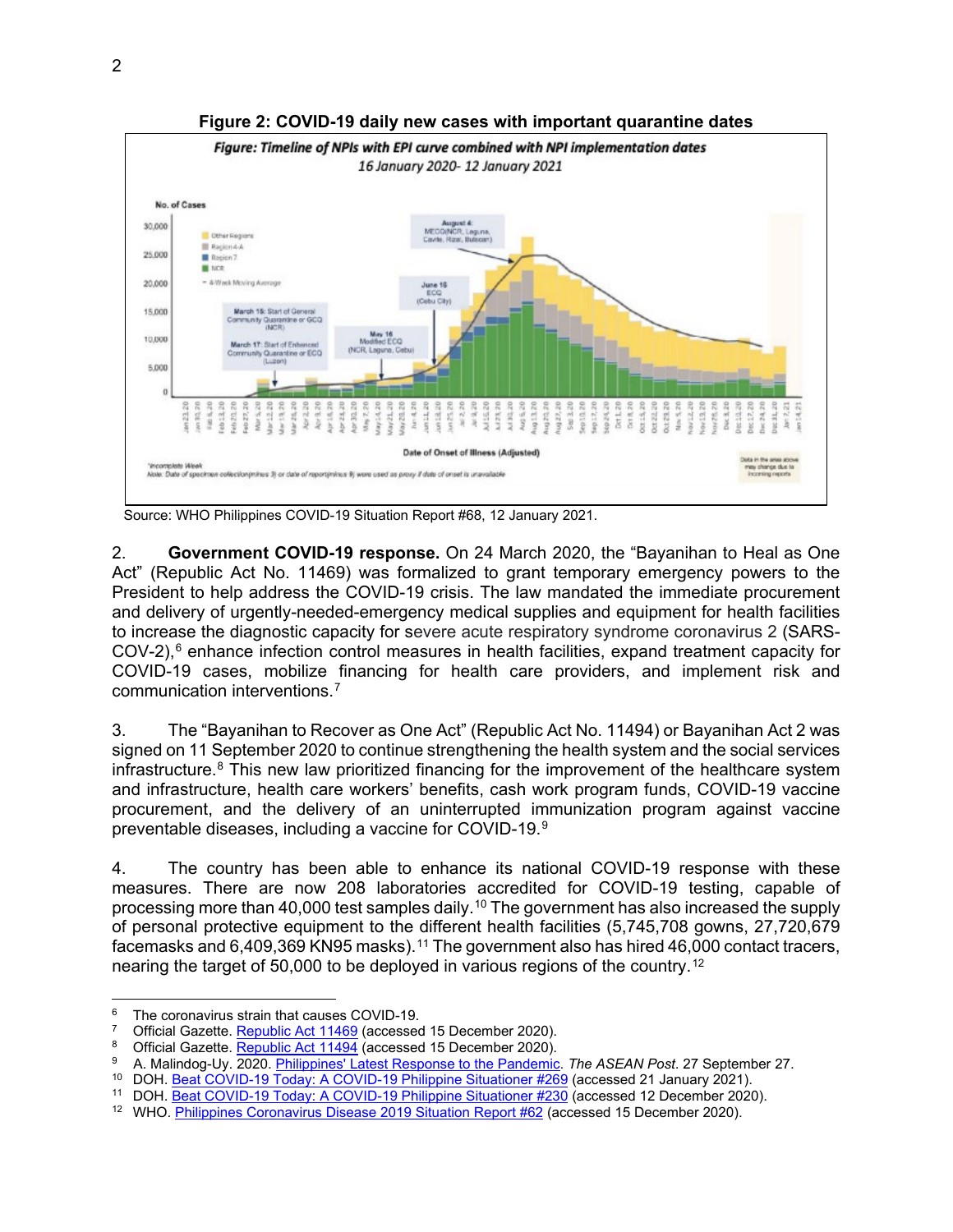5. Nonpharmaceutical interventions (NPIs) were critical components of the government's response for the containment of COVID-19 pandemic, due to the lack of effective antiviral medications and vaccines. Without an existing vaccine and clinically approved medication to cure COVID-19 during the early stages of the pandemic, the government has implemented NPIs to mitigate the spread of SARS-COV-2 and prevent more people from getting COVID-19. NPIs include social distancing measures, facemask and face shield policies, proper hand hygiene, bans on public gatherings, school and workplace closures, transport/travel restrictions, enforcement of large-scale quarantines including stay/work-at-home orders, and national lockdowns.<sup>[13](#page-2-0)</sup>

6. Vaccination is the only intervention that can protect the public by interrupting community transmission of the virus.[14](#page-2-1) Vaccination has made possible the eradication and near elimination of diseases such as smallpox and poliomyelitis.[15](#page-2-2) A safe and effective vaccine is an essential intervention and an important complement to existing NPIs to stop the transmission of SARS-COV-2 and to decrease cases of COVID-19 and deaths. The addition of vaccination to the current NPIs will be a critical part in helping revive the economy. Figure 3 shows the different scenarios of the impact of vaccination on the incidence of COVID-19, and the incidence of severe cases and immunity over time under various simulation scenarios. Panels A and B show the pessimistic and optimistic scenarios, respectively, without the vaccine, and panels C and D show the pessimistic and optimistic scenarios, respectively, with the vaccine. Comparing panel A with C or panel B with D shows that the future incidence of clinically severe cases will decline substantially with a vaccine across both scenarios, demonstrating the important role that even an imperfect vaccine could have on SARS-COV-2 dynamics.[16](#page-2-3)

7. Unfortunately, the global roll out COVID-19 vaccination highlights the inequity between low- and high-income countries. High-income countries have reserved or already pre-purchased more than five billion doses of candidate vaccines, leaving fewer than 800 million doses for the world's poorest countries.<sup>[17](#page-2-4)</sup> High income countries with in-country vaccine development capacity were the first to secure large advance market commitments. They were able to negotiate purchases through the investment of large amounts of public funds into vaccine research and development.[18](#page-2-5)

8. The COVID-19 Vaccines Global Access (COVAX) facility formed by the World Health Organization, the Coalition for Epidemic Preparedness Innovations, and the Global Alliance for Vaccines can help bring the COVID-19 vaccine to countries which cannot produce or purchase vaccines themselves. However, it can only provide up to 20% of the population of each of the 92 countries designated as funded COVAX countries. Further, the delivery dates are uncertain subject to funding requirements and supply agreements to be negotiated with different countries.

<span id="page-2-0"></span><sup>&</sup>lt;sup>13</sup> R. Esra et al. 2020. [Evaluating the impact of non-pharmaceutical Interventions for SARS-COV-2 on a Global Scale.](https://www.medrxiv.org/content/10.1101/2020.07.30.20164939v1) *medRXiv*. 2020.07.30.20164939.

<span id="page-2-1"></span><sup>14</sup> D. Salisbury. 2020. [If you're planning your hopes on COVID vaccine, here's a dose of realism.](https://www.theguardian.com/commentisfree/2020/oct/21/covid-vaccine-immunisation-protection) *The Guardian*. 21 October.

<span id="page-2-2"></span><sup>15</sup> F. Andre et al. 2008 [Vaccination greatly reduces disease, disability, death and inequity worldwide.](https://apps.who.int/iris/bitstream/handle/10665/270129/PMC2647387.pdf?sequence=1&isAllowed=y) *Bulletin of the World Health Organization*. 86 (2).

<span id="page-2-3"></span><sup>16</sup> C. Saad-Roy et al. 2020. [Immune life history, vaccination, and the dynamics of SARS-COV-2 over the next 5 years.](https://science.sciencemag.org/content/370/6518/811/tab-figures-data) *Science*. 370 (6518). pp. 811-818. 17 M. Doucleff. 2020. [Poor countries fall behind in race to reserve COVID-19 vaccine.](https://www.npr.org/sections/goatsandsoda/2020/11/05/931397094/poor-countries-fall-behind-in-race-to-reserve-covid-19-vaccine) NPR. 5 November.

<span id="page-2-5"></span><span id="page-2-4"></span><sup>&</sup>lt;sup>18</sup> Launch and scale speedometer. [Mapping Covid-19 Vaccine Pre-Purchases Across the Globe](https://launchandscalefaster.org/COVID-19#Interactive%20tables%20and%20charts%20-%20COVID-19%20Vaccine%20Advance%20Market%20Commitments) (15 December 2020).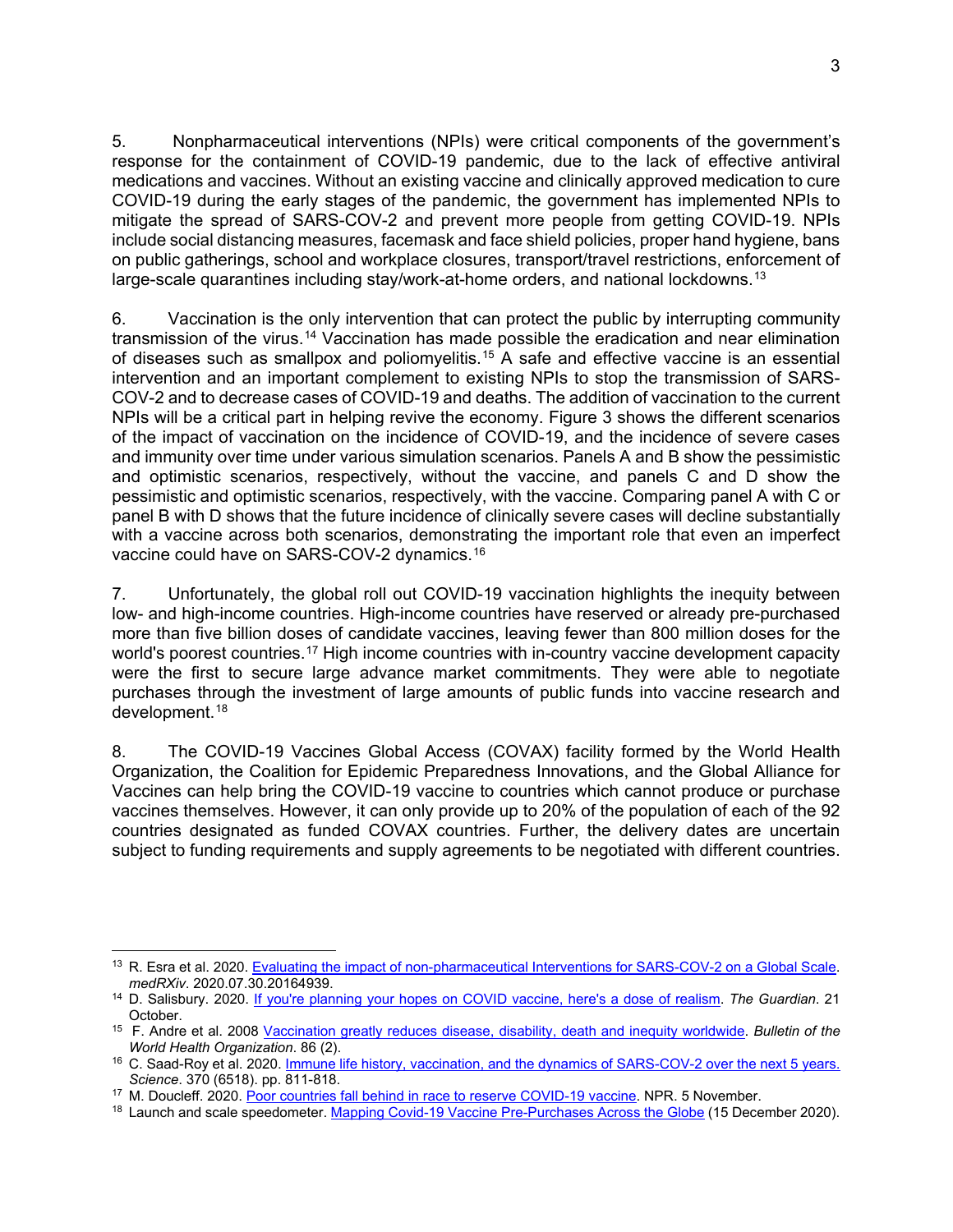

**Figure 3: View of the impact of COVID-19 vaccination and natural immunity**

Source: C. Saad-Roy et al. 2020. **Immune life history, vaccination, and the dynamics of SARS-COV-2** [over the next 5 years.](https://science.sciencemag.org/content/370/6518/811/tab-figures-data) *Science*. 370 (6518). pp. 811-818.

9. The constrained global vaccine supply partly due to the vaccine being reserved or prepurchased by high income countries, the COVAX facility assuring vaccine doses for only up to 20% of the population, and uncertainty in delivery dates, have prompted the Philippines to exploit bilateral arrangements with several vaccine manufacturers. This is to secure additional vaccine doses beyond the COVAX-provided vaccines and ensure more firm delivery dates.

10. The COVID-19 Vaccine Cluster was organized on 5 November 2020 to design and lead the implementation of the Philippine National COVID-19 Vaccination Roadmap. The roadmap aims to vaccinate all Filipinos, but with the limited initial supply of vaccines, there is a need to identify priority groups in a strategically phased vaccine rollout, while continuing the enforcement of NPIs. Nonetheless, the roadmap notes that vaccinating 70% or more of a population is needed to achieve herd immunity.[19](#page-3-0)

11. The vaccine cluster is headed by an appointed vaccine czar, and directly under the supervision of the National Task Force Against COVID-19.<sup>[20](#page-3-1)</sup> The cluster has six task groups (TG): TG Vaccine Evaluation and Selection, TG Diplomatic Engagement and Negotiation, TG

<span id="page-3-0"></span><sup>&</sup>lt;sup>19</sup> D. Dowdy and G. D'Souza. 2020. [Early herd immunity against COVID-19: A Dangerous Misconception.](https://coronavirus.jhu.edu/from-our-experts/early-herd-immunity-against-covid-19-a-dangerous-misconception) John Hopkins University of Medicine.

<span id="page-3-1"></span><sup>20</sup> Official Gazette, Interagency Task Force for the Management of Emerging Infectious Diseases. 2020. *[Resolution](https://www.officialgazette.gov.ph/downloads/2020/11nov/20201105-IATF%20Resolution-No.-83.pdf)  [No. 83 Series of 2020](https://www.officialgazette.gov.ph/downloads/2020/11nov/20201105-IATF%20Resolution-No.-83.pdf)*. Manila.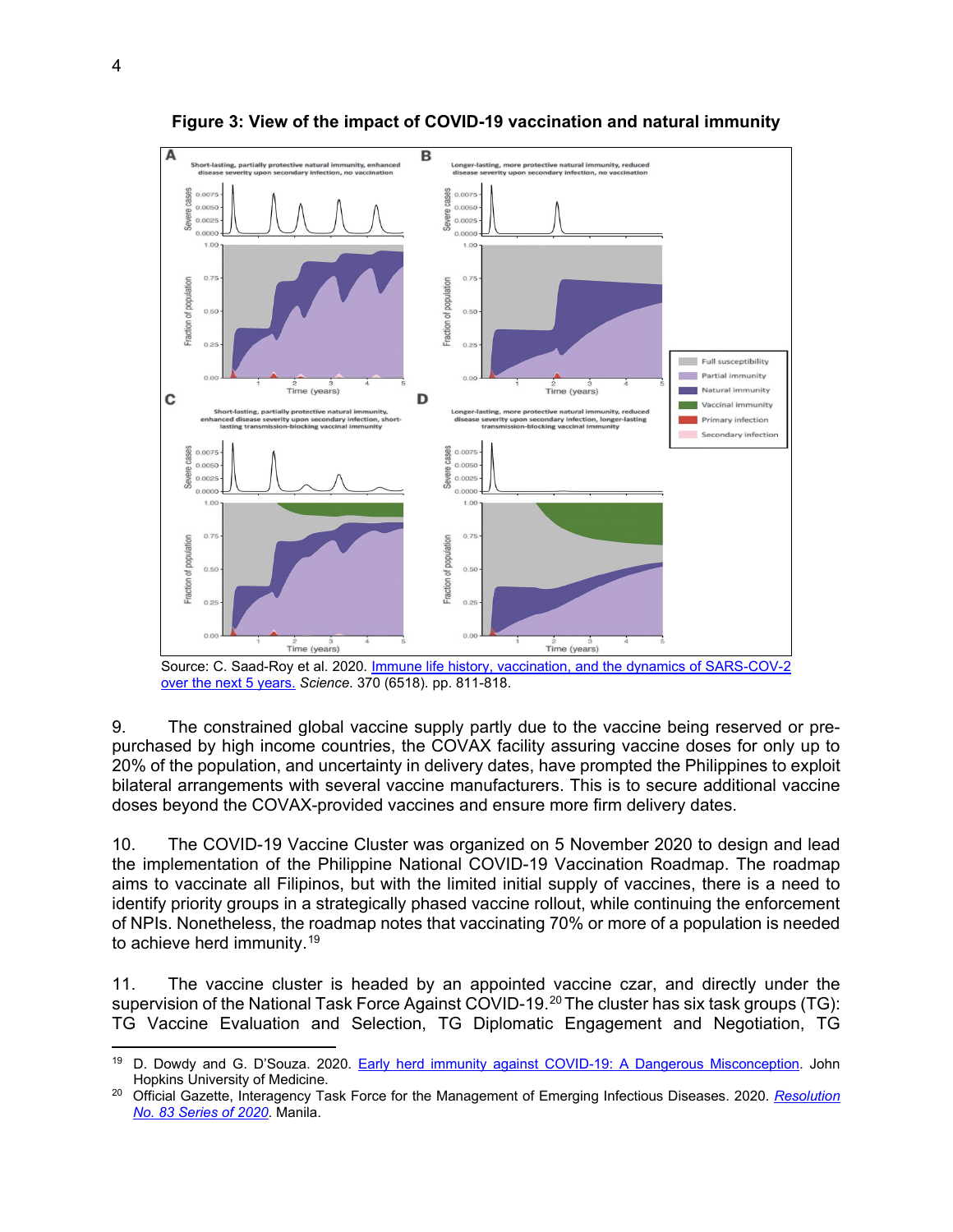Procurement and Finance, TG Vaccine Cold Chain and Logistics Management, TG COVID-19 Immunization Program, and TG Demand Generation and Communications, and employs a whole of government approach. There are seven stages identified in the roadmap with the TGs and/or various government assigned to address identified needs for implementing these stages. Needs identification is informed by the ongoing assessments done by the Department of Health (DOH) using the COVID-19 Vaccine Introduction Readiness Assessment Tool.

12. The first stage addresses the need for the appropriate scientific evaluation and selection of the COVID-19 vaccines that will secured by the government. The DOH, Department of Science and Technology, the Vaccine Expert Panel, and the National Immunization Technical Advisory Group are the lead agencies in charge of choosing a safe, efficacious vaccine. However, the Food and Drug Administration of the Philippines will continue to have the final decision in authorizing the use of any COVID19 vaccine in the country. It has been allowed to issue Emergency Use Authorizations, which it has granted for the vaccines of Pfizer/BioNTech and AstraZeneca/Oxford University.

13. The next two stages cover getting access to vaccine manufacturers and getting into procurement and supply agreements. This work is led by the Department of Finance, Department of Foreign Affairs, and the Department of Budget and Management. The national budget law included P70billion of appropriations (around \$1.45 billion) but these were unprogrammed budgets that still required either government domestic borrowing or multilateral and/or bilateral loans. The need for financing the unprogrammed budget line item for vaccines will be addressed by this proposed loan, and other proposed loans from the Asian Infrastructure Investment Bank and the World Bank, and other bilateral loan arrangements. Negotiations are also ongoing with at least seven vaccine manufacturers namely AstraZeneca, Serum Institute of India for Novavax, Pfizer, Moderna, SinoVac, Gamaleya and Johnson&Johnson.

14. Concerns related to shipment and (cold chain) storage, and distribution will be managed by the TG Vaccine Cold Chain and Logistics Management. The lack of infrastructure to handle end-to-end temperature control and cold chain requirements of the various COVID-19 vaccines has been noted. Although the assessments at the regional and local government unit level are still being verified, the Research Institute for Tropical Medicine, the designated National Vaccines Storage Facility only have four cold rooms and one walk-in freezer.<sup>[21](#page-4-0)</sup> In addition, the government does not have the ultra-high cold chain storage (-60ºC to -80 ºC) needed for some COVID-19 vaccines.[22](#page-4-1) The private sector has been brought into this TG and various approaches of engaging the private sector logistics companies are now being studied. Terms of reference for contracting third party logistics firm have been finalized by the DOH and is being reviewed on how to rapidly implement the proposed procurement and contracting.

15. The nationwide vaccination is led by DOH and local government units (LGUs). With the LGUs expected to do most of actual vaccination similar to how they have administered all other government-procured and provided vaccines, the DOH is finalizing guidance notes for LGUs on developing LGU plans. Simulation exercises on the conduct of the vaccinations have also been done in several LGUs.

16. Recognizing that the vaccines will be delivered in batches, a prioritization roadmap of COVID-19 vaccines has been prepared by the DOH and the vaccine cluster. The roadmap follows

<span id="page-4-0"></span><sup>21</sup> DOH. 2019. *[DOH designates RITM as the National Vaccines Storage Facility](http://ritm.gov.ph/doh-designates-ritm-as-the-national-vaccines-storage-facility/)*. Manila.

<span id="page-4-1"></span><sup>22</sup> J. Damicog. 2020. [PH no existing ultra-high cold chain storage for COVID-19 vaccines.](https://mb.com.ph/2020/11/19/ph-no-existing-ultra-high-cold-chain-storage-for-covid-19-vaccines/) *Manila Bulletin*. 19 November.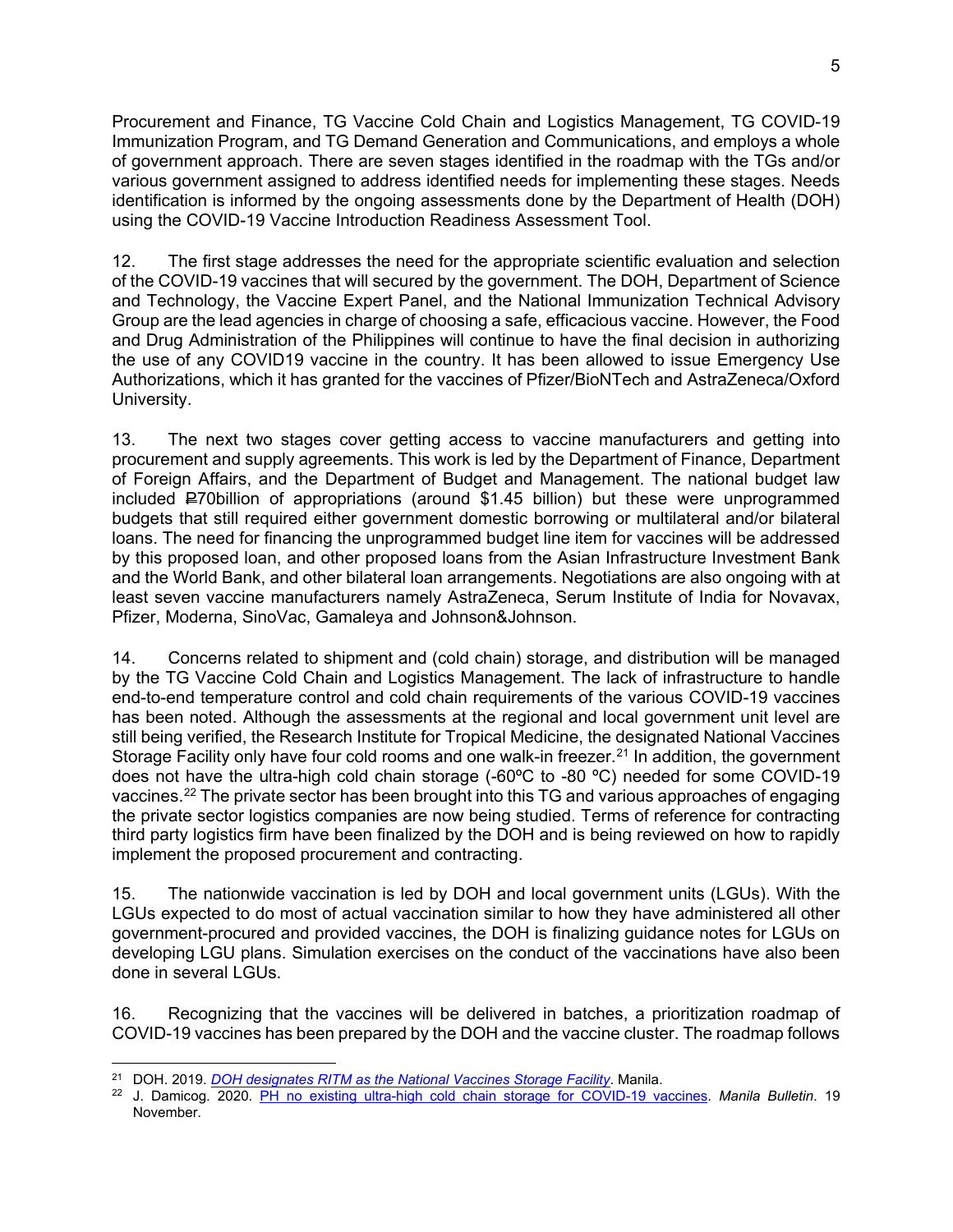the WHO Strategic Advisory Group of Experts recommendations which identify the priority groups for vaccination based on the country's epidemiologic setting and vaccine supply situations. The country's prioritization for COVID-19 vaccines aims to reduce morbidity and mortality, maintain the most critical essential services, control disease transmission, and minimize disruption of social and economic functions. Frontline health workers are primarily prioritized because they have a high to very high risk of acquiring and transmitting SARS-COV-2. It will also help preserve the availability of the essential health services they provide.

|                        | go . o. .<br>                                                                                                                                                                                                                                                                                                                                                                                                                                                                                                                                    |                                                     |  |  |  |  |  |  |
|------------------------|--------------------------------------------------------------------------------------------------------------------------------------------------------------------------------------------------------------------------------------------------------------------------------------------------------------------------------------------------------------------------------------------------------------------------------------------------------------------------------------------------------------------------------------------------|-----------------------------------------------------|--|--|--|--|--|--|
| <b>Target</b><br>Group | <b>Prioritization</b>                                                                                                                                                                                                                                                                                                                                                                                                                                                                                                                            | <b>Eligible Population</b><br>in 2021 <sup>a</sup>  |  |  |  |  |  |  |
| <b>Group A</b>         | 1:<br>Frontline health workers<br>2:<br>Indigent senior citizens<br>3:<br>Remaining senior citizens<br>Remaining indigent population<br>4:<br>Uniformed personnel<br>5:                                                                                                                                                                                                                                                                                                                                                                          | 25 million or 23% of the<br>population              |  |  |  |  |  |  |
| <b>Group B</b>         | 6:<br>Teachers and social workers<br>7:<br>Other government workers (national and local)<br>8:<br>Other essential workers (outside health, education,<br>and social sectors)<br>Socio-demographic groups at significant risk other<br>9:<br>than senior citizens and indigent populations<br>(persons with disability, persons deprived of liberty,<br>persons living in high density areas, eligible<br>students)<br>10:<br>Overseas Filipino Workers<br>11:<br>Remaining Filipino workforce (as determined by<br>relevant government agencies) | 49 million or 44% of the<br>population <sup>b</sup> |  |  |  |  |  |  |
| <b>Group C</b>         | 12:<br>Remaining Filipino citizens (other Filipino citizens<br>not in Group A and Group B)                                                                                                                                                                                                                                                                                                                                                                                                                                                       | 36 million or 33% of the<br>population              |  |  |  |  |  |  |

|  |  |  |  | Table 1: Target Groups, Prioritization, and Eligible Population |  |  |  |
|--|--|--|--|-----------------------------------------------------------------|--|--|--|
|--|--|--|--|-----------------------------------------------------------------|--|--|--|

a Not all can receive vaccines in 2021.

**b** Added potential coverage of eligible students under Priority 9 with enrollment data from the Department Education, Commission on Higher Education, and Technical Education and Skills Development Authority.

Source: National Deployment and Vaccination Plan for COVID-19 Vaccines. Interim Plan January 2021. With updates from various sources.

17. The nationwide vaccination and tracking of adverse events demand the strengthening of vaccine registry for accurate recording of vaccination information. Ideally, the registry should be digitized to be able to pull up vaccine information, track adverse reactions to the vaccinations, and vaccination coverage in a timely manner. A digitized vaccine registry will also facilitate the convenience of data sharing between different government agencies. The country also needs to establish a robust pharmacovigilance system to monitor and report all adverse events from COVID-19 vaccinations, especially as these are novel vaccines designed using new vaccine technology. The procurement for the design, installation and roll out of an electronic vaccine information management system to support vaccination and pharmacovigilance is ongoing with a firm engaged by mid-February 2021.

18. A vaccine communications plan to support the nationwide vaccination to address issues such as vaccine hesitancy and addressing potential adverse events has also been designed and implemented by the government. Among the initial activities are townhalls and meetings with health care providers given the need to get their strong support for implementing the COVID-19 vaccine roadmap.